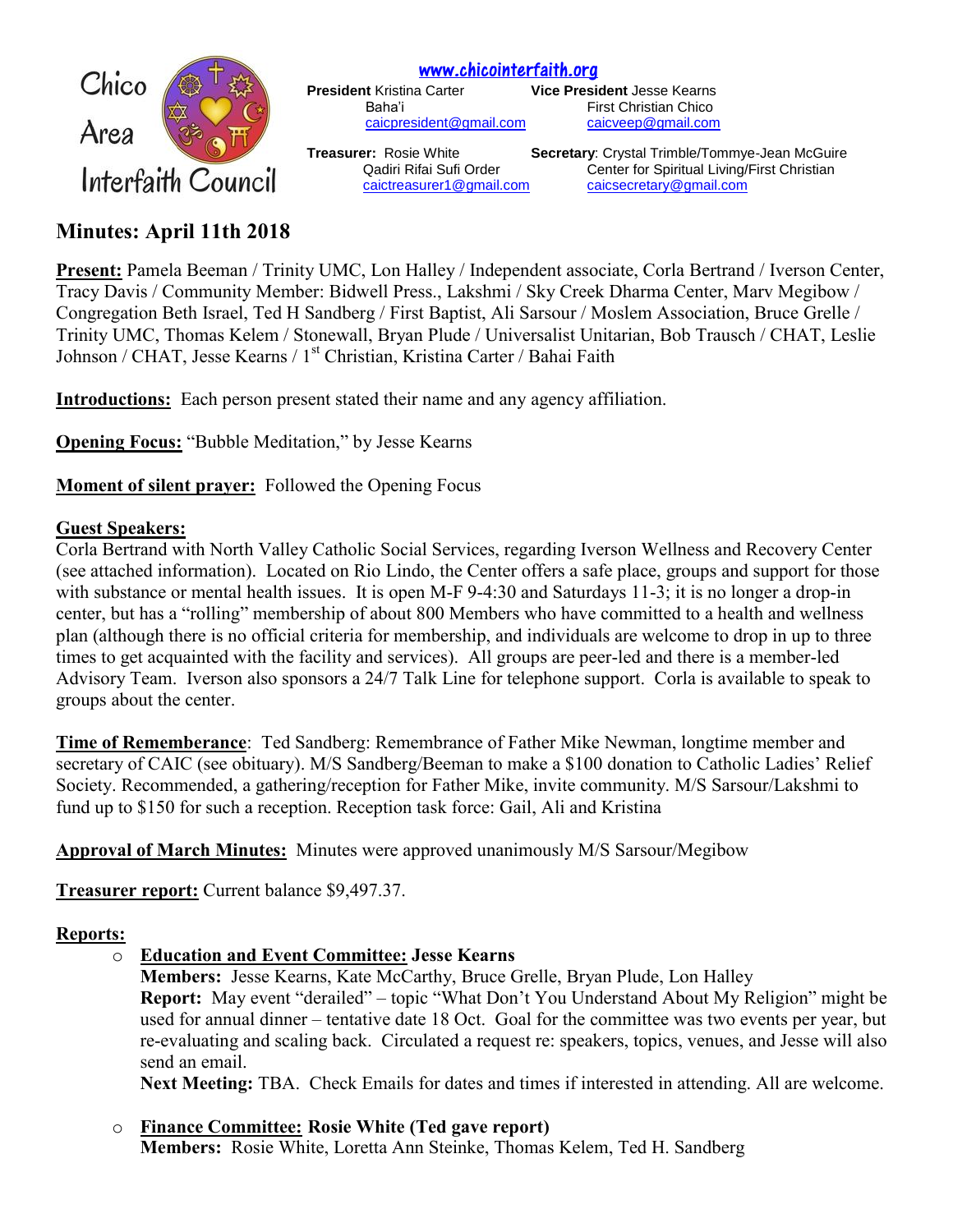**Report:** approved the funds for Stonewall TransWeek. **Next Meeting:** TBA. Check Emails for dates and times if interested in attending. All are welcome.

### o **Interfaith Relations Committee: Kristina Carter**

**Members:** Kristina Carter, Jackie Leser, Jim Anderson, John Berger, Tommye-Jean McGuire **Report:** three activities and tasks were mentioned for this committee **Next Meeting:** TBA. Check Emails for dates and times if interested in attending. All are welcome.

### o **Public Relations/Technology Committee: Crystal Trimble**

**Members:** Crystal Trimble, Lakshmi Ariaratnam , Alyssa Cozine, Pamela Beeman, Rabbi Sara Abrams, Barbara Mann

**Report:** So far, no submissions for the art contest/award for a graduating high school senior – must start the contest earlier in the school year next year. President Carter personally mailed letters to faith groups that have not been participating in CAIC; follow-up was discussed, possibly telephone contacts or a letter/column in the E-R. CAIC was "advertised"/described on KZFR during the pledge drive at which Pamela and Ali volunteered; Ali spoke about the purpose of building bridges instead of walls, twice actually, since his microphone was inadvertently turned off for part of the interview.

**Next Meeting:** TBA. Check Emails for dates and times if interested in attending. All are welcome.

**Nominating Committee:** While several members have been contacted about openings for the offices of Treasurer and (Co-) Secretary, most have declined nomination. Discussion ensued regarding the 2-year commitment, co-chairs, doing without minutes, and otherwise restructuring leadership. Question: Are we a registered nonprofit organization? Lon agreed to be nominated as Treasurer with Ali as a substitute; new volunteer Tracy Davis of Bidwell Pres is willing to be nominated as co-secretary. It was agreed to re-open the nominations.

### *Old Business*

- **Celebration of Father Newman**: Saturday 21 April at First Baptist announcement will be in the *Enterprise-Record,* and Ali announced it at several churches. Help is needed with setup and snacks; flyers were circulated.
- **Collaborative Opportunities:** *Ghandi's Gifts* which we co-sponsored is considered one of our educational offerings; we plan to host a yearly event with the Spiritual Life Center and Chico Peace and Justice Center. Topics might include Non-violent Communication or Restorative Justice.
- **Directory of Faith Communities:** CSUC will now be providing a listing of local faith groups for new students as part of their orientation packets. There is also a "folder" on CAIC website listing contact information for faith groups. Jim Anderson noted that faith groups may need to consider the needs of students, possibly collaborate with the university. Listings might also be added to, for example, the "Goin' Chico" edition of the *News & Review.*
- **Pastor Talk:** Jim, Jackie and Kristina are still pursuing changes in the "Pastor Talk" column in the E-R, and are prepared with answers to the concerns noted by the E-R; Editor David Little has been invited to meet.

### *Announcements and Reports:*

Ali: Might CAIC be overextending itself?

Lakshmi: This is her last CAIC meeting as a Chico resident.

Lon: Thanked Jackie for speaking on the Bahai faith for his OLLI class; invited members to the OLLI play festival.

Marv: Congregation Beth Israel is holding a blood drive Wed 16 May 3-6 PM, the bloodmobile will be at the synagogue.

Jim: Noted that Lakshmi should be thanked for her years of service. Reception Sunday 6 May 12:30 (?)